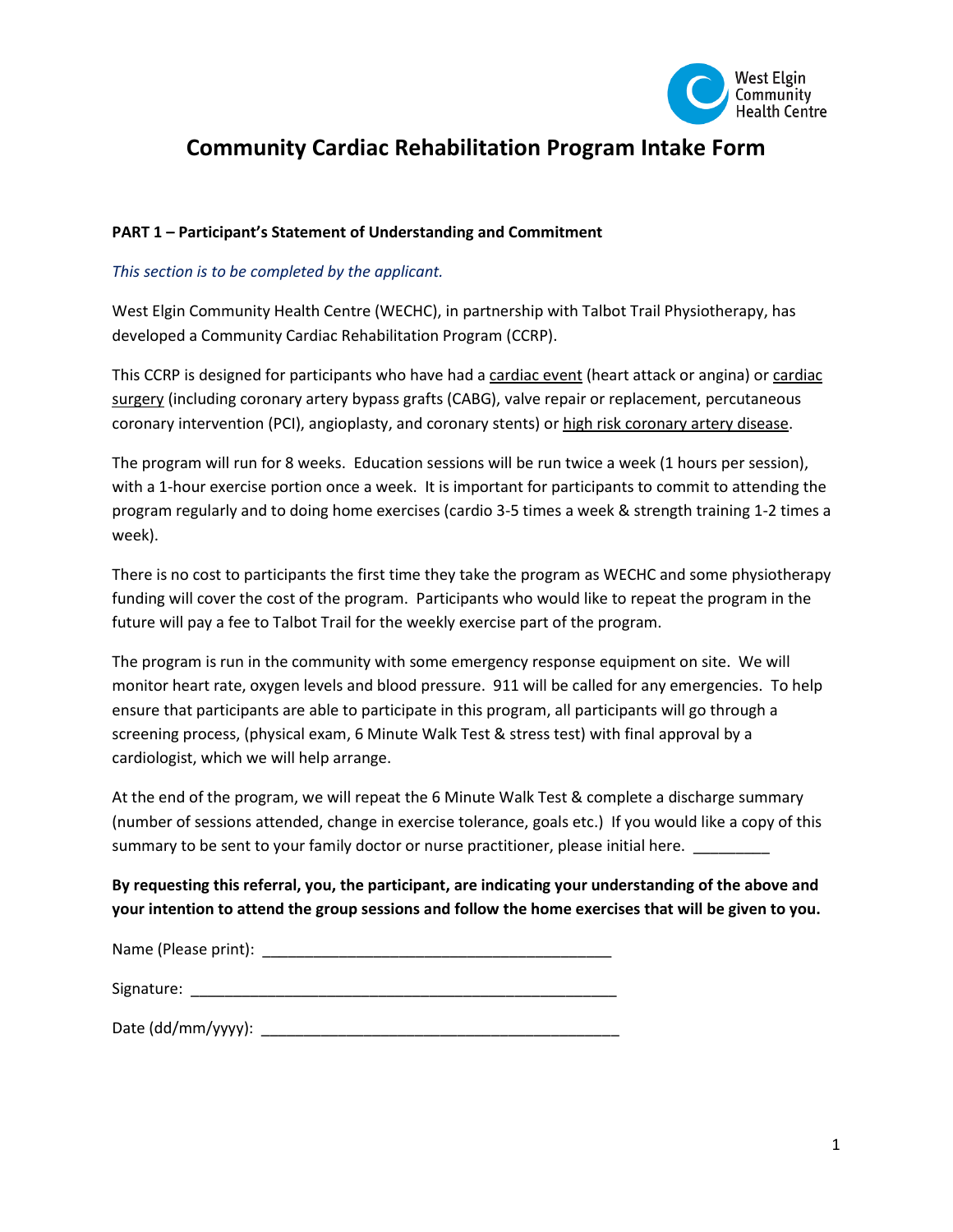

# **PART 2 – Medical History**

*This section is to be filled in by the applicant and their physician or nurse practitioner. When completed, please fax to Stephanie Aldom, NP at WECHC 519-768-2548.*

|                                                                           | NO                                                                                        |
|---------------------------------------------------------------------------|-------------------------------------------------------------------------------------------|
|                                                                           |                                                                                           |
|                                                                           |                                                                                           |
|                                                                           |                                                                                           |
| Reason for referral to Community Cardiac Rehabilitation Program:          |                                                                                           |
| Cardiac History (include all modifiable and non-modifiable risk factors): |                                                                                           |
|                                                                           |                                                                                           |
| List of all health conditions:                                            |                                                                                           |
| List of current medications (drug name, dose and frequency):              | If you have diabetes, do you have a history of low blood sugar (hypoglycemia)? YES<br>NO. |
|                                                                           |                                                                                           |
|                                                                           |                                                                                           |
|                                                                           |                                                                                           |
|                                                                           |                                                                                           |
|                                                                           |                                                                                           |
|                                                                           |                                                                                           |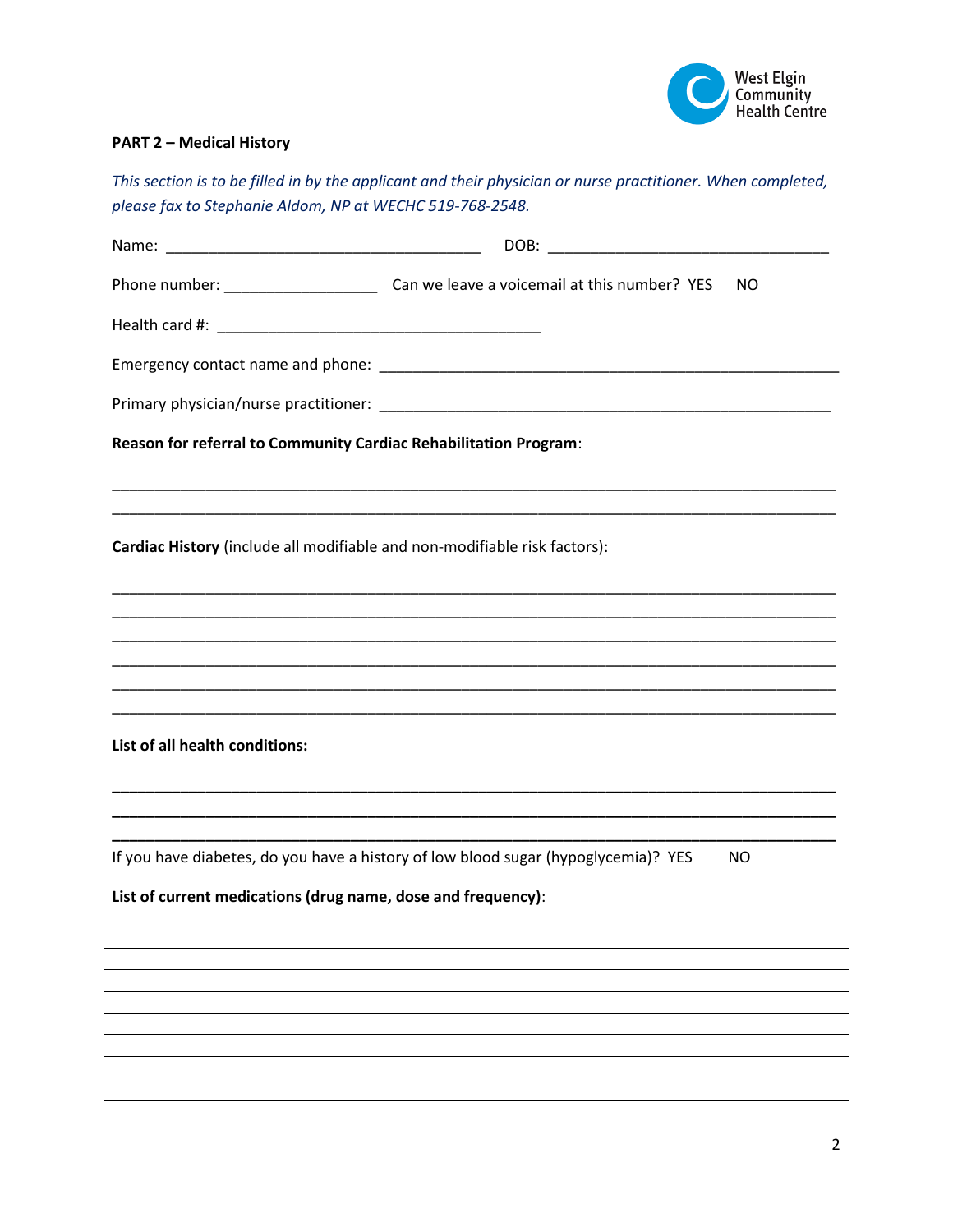

**All participants will require a recent ECG and stress test.** If an applicant does not have one, we will arrange the tests. Please indicate the preferred location:

|                  | University Hospital, London, ON                                                   |              |                    |        |                                                                                                                                                                                                                                |  |  |
|------------------|-----------------------------------------------------------------------------------|--------------|--------------------|--------|--------------------------------------------------------------------------------------------------------------------------------------------------------------------------------------------------------------------------------|--|--|
| $\Box$           | St. Thomas, ON                                                                    |              |                    |        |                                                                                                                                                                                                                                |  |  |
|                  | Previous cardiac tests - Please attach all results for timely intake into program |              |                    |        |                                                                                                                                                                                                                                |  |  |
| $\Box$           | <b>Blood Work</b>                                                                 | $\Box$       | <b>Stress Test</b> | П      | <b>ECG</b>                                                                                                                                                                                                                     |  |  |
| $\Box$           | Echocardiogram                                                                    | $\mathsf{L}$ | Loop Monitor       | $\Box$ | <b>Holter Monitor</b>                                                                                                                                                                                                          |  |  |
|                  | Angiogram                                                                         | $\Box$       | 24 Hour BP         | П      | Other: and the state of the state of the state of the state of the state of the state of the state of the state of the state of the state of the state of the state of the state of the state of the state of the state of the |  |  |
| <b>Comments:</b> |                                                                                   |              |                    |        |                                                                                                                                                                                                                                |  |  |
|                  |                                                                                   |              |                    |        |                                                                                                                                                                                                                                |  |  |
|                  |                                                                                   |              |                    |        |                                                                                                                                                                                                                                |  |  |
|                  |                                                                                   |              |                    |        |                                                                                                                                                                                                                                |  |  |
|                  |                                                                                   |              |                    |        |                                                                                                                                                                                                                                |  |  |
|                  | Primary Care Provider (Family physician or nurse practitioner)                    |              |                    |        |                                                                                                                                                                                                                                |  |  |
|                  |                                                                                   |              |                    |        |                                                                                                                                                                                                                                |  |  |
|                  |                                                                                   |              |                    |        |                                                                                                                                                                                                                                |  |  |

Date (dd/mm/yyyy): \_\_\_\_\_\_\_\_\_\_\_\_\_\_\_\_\_\_\_\_\_\_\_\_\_\_\_\_\_\_\_\_\_\_\_\_\_\_\_\_\_\_\_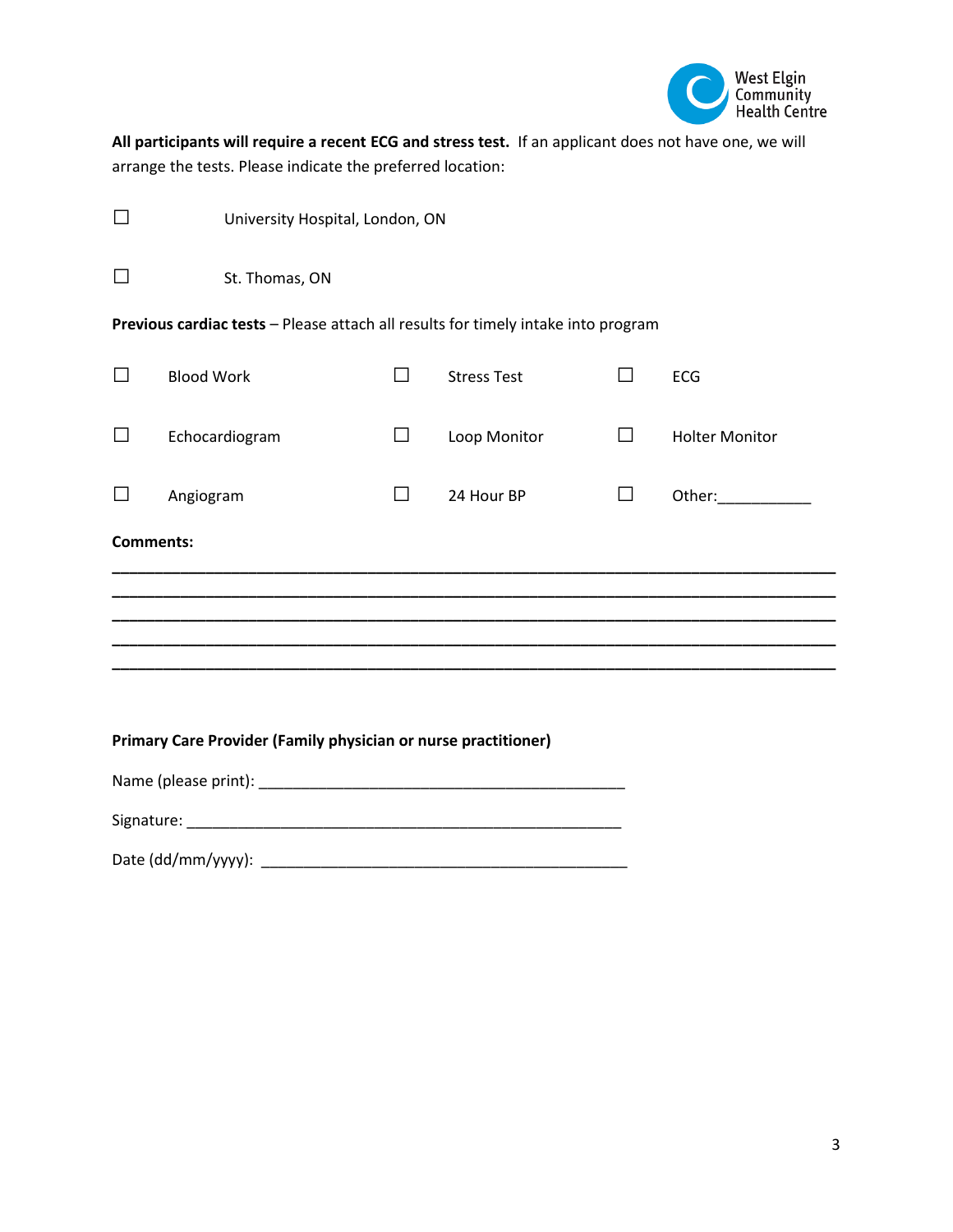

## **PART 3 – Initial Screening Interview**

*This section will be filled in by a health care professional at the WECHC during your initial screening interview. During this appointment, you will be required to walk (indoors) as far as you can in 6 minutes, so please wear appropriate shoes and clothing.* 

|                | Date: _________________              |                                                                           |           |  |     |  |
|----------------|--------------------------------------|---------------------------------------------------------------------------|-----------|--|-----|--|
| <b>History</b> |                                      |                                                                           |           |  |     |  |
|                |                                      |                                                                           |           |  |     |  |
|                | Current exercise routine & symptoms: |                                                                           |           |  |     |  |
|                |                                      |                                                                           |           |  |     |  |
|                | Current mobility limitations:        |                                                                           |           |  |     |  |
|                |                                      |                                                                           |           |  |     |  |
|                |                                      |                                                                           |           |  |     |  |
|                |                                      | Test results and blood work received from primary care provider? YES      |           |  | NO. |  |
|                |                                      | If diabetic, any history of low blood sugar? YES                          | <b>NO</b> |  |     |  |
|                |                                      | Cardiac assessment (pulse, cyanosis, clubbing, edema, peripheral pulses): |           |  |     |  |
|                |                                      |                                                                           |           |  |     |  |
|                |                                      | Pulmonary assessment (respiration, lungs, supplemental O2):               |           |  |     |  |
|                |                                      |                                                                           |           |  |     |  |
|                |                                      | Other (mobility, orthopedic, neuromuscular, cognitive):                   |           |  |     |  |
| Ht:            | Wt:                                  | <b>BMI:</b>                                                               |           |  |     |  |
|                |                                      |                                                                           |           |  |     |  |
|                |                                      |                                                                           |           |  |     |  |
|                |                                      |                                                                           |           |  |     |  |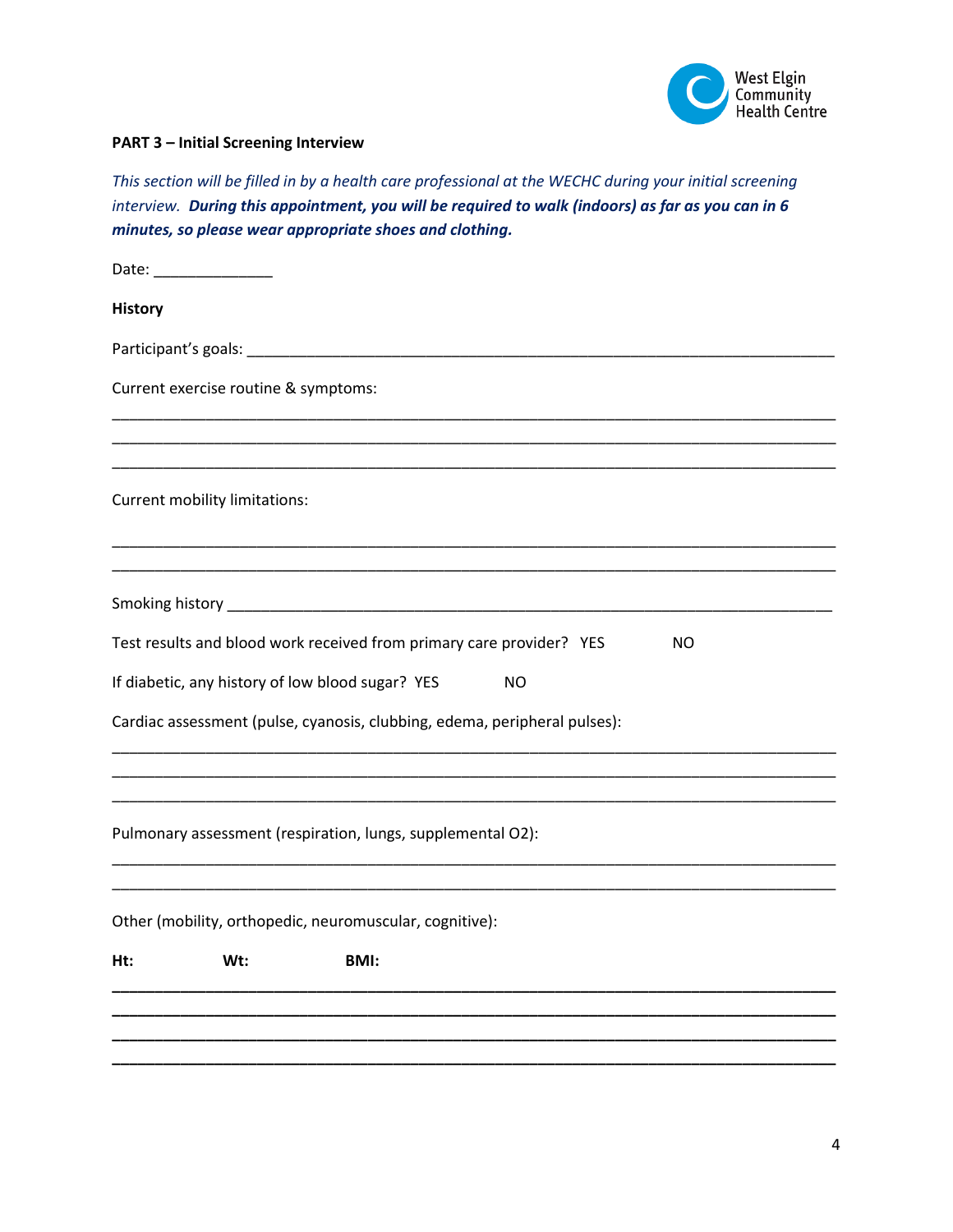

# **6 Minute Walk Test (6MWT)**

|                                                              |                 | Medications taken before test (dose & time): ___________________________________ |
|--------------------------------------------------------------|-----------------|----------------------------------------------------------------------------------|
|                                                              |                 | Supplemental oxygen during the test: NO YES (flow_______________________________ |
| Blood sugar before 6MWT (if applicable): __________________  |                 |                                                                                  |
|                                                              | <b>Baseline</b> | End of Test                                                                      |
| Time:                                                        | $-$             | $ -$                                                                             |
| Heart rate                                                   |                 |                                                                                  |
| <b>Blood pressure</b>                                        |                 |                                                                                  |
| SpO <sub>2</sub>                                             | %               | %                                                                                |
| Dyspnea (Borg Scale)                                         |                 |                                                                                  |
| Fatigue (Borg Scale)                                         |                 |                                                                                  |
|                                                              |                 |                                                                                  |
| Stopped or paused before 6 minutes: NO                       |                 |                                                                                  |
|                                                              |                 | Other symptoms at end of exercise: angina dizziness hip, leg or calf pain        |
| Distance: _______ feet = _______ metres                      |                 |                                                                                  |
| Predicted distance: ______ metres Percent predicted: ______% |                 |                                                                                  |
| Comments:                                                    |                 |                                                                                  |
|                                                              |                 |                                                                                  |
|                                                              |                 |                                                                                  |
|                                                              |                 |                                                                                  |
| <b>WECHC Healthcare Professional</b>                         |                 |                                                                                  |
|                                                              |                 |                                                                                  |
|                                                              |                 |                                                                                  |
|                                                              |                 |                                                                                  |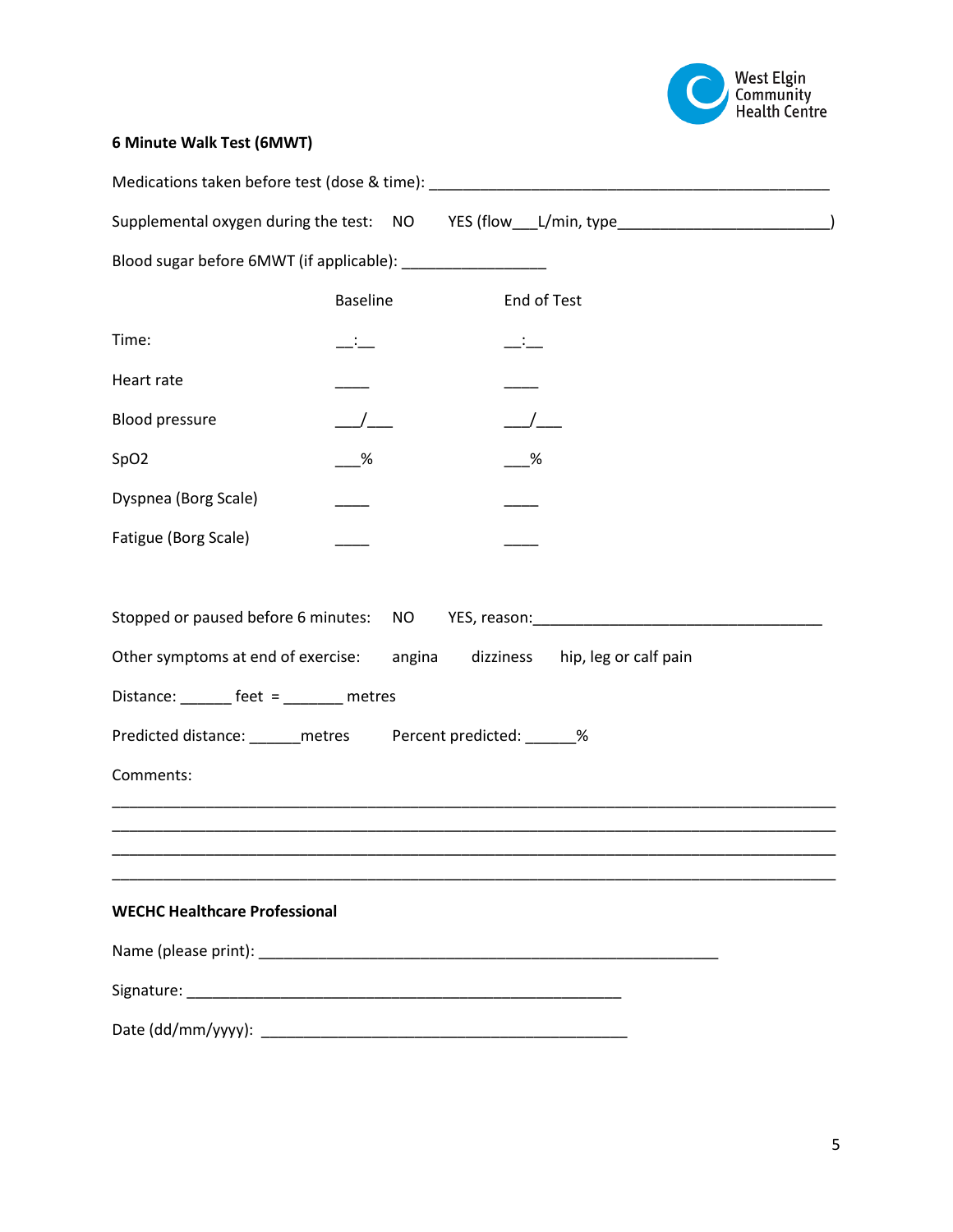

#### **PART 4 – Cardiology Assessment**

*To be filled in by Cardiology and faxed to Stephanie Aldom, NP at WECHC 519-768-2548.*

| <b>ECG completed</b>  | Yes | No<br>$\mathbf{I}$ |
|-----------------------|-----|--------------------|
| Stress test completed | Yes | $\perp$<br>No      |
| Comments:             |     |                    |
|                       |     |                    |

After reviewing the applicant's intake package, is this applicant appropriate for a Community Cardiac Rehab Program at this time?

□ Yes, as long as they remain symptom-free

□ Yes, with the following limitations (ex. % max HR, low/medium/high self-perceived exertion etc.)

\_\_\_\_\_\_\_\_\_\_\_\_\_\_\_\_\_\_\_\_\_\_\_\_\_\_\_\_\_\_\_\_\_\_\_\_\_\_\_\_\_\_\_\_\_\_\_\_\_\_\_\_\_\_\_\_\_\_\_\_\_\_\_\_\_\_\_\_\_\_\_\_\_\_\_\_\_\_\_\_\_\_\_\_

 $\Box$  No, not at this time

Do you have any requirements for their vital signs before they are allowed to leave the building (back to resting state or another target, or as long as they are symptom-free)

Would you like this applicant to have a repeat stress test done after the Community Cardiac Rehab Program (8 weeks) is finished?

\_\_\_\_\_\_\_\_\_\_\_\_\_\_\_\_\_\_\_\_\_\_\_\_\_\_\_\_\_\_\_\_\_\_\_\_\_\_\_\_\_\_\_\_\_\_\_\_\_\_\_\_\_\_\_\_\_\_\_\_\_\_\_\_\_\_\_\_\_\_\_\_\_\_\_\_\_\_\_\_\_\_\_\_\_ \_\_\_\_\_\_\_\_\_\_\_\_\_\_\_\_\_\_\_\_\_\_\_\_\_\_\_\_\_\_\_\_\_\_\_\_\_\_\_\_\_\_\_\_\_\_\_\_\_\_\_\_\_\_\_\_\_\_\_\_\_\_\_\_\_\_\_\_\_\_\_\_\_\_\_\_\_\_\_\_\_\_\_\_\_ \_\_\_\_\_\_\_\_\_\_\_\_\_\_\_\_\_\_\_\_\_\_\_\_\_\_\_\_\_\_\_\_\_\_\_\_\_\_\_\_\_\_\_\_\_\_\_\_\_\_\_\_\_\_\_\_\_\_\_\_\_\_\_\_\_\_\_\_\_\_\_\_\_\_\_\_\_\_\_\_\_\_\_\_\_

\_\_\_\_\_\_\_\_\_\_\_\_\_\_\_\_\_\_\_\_\_\_\_\_\_\_\_\_\_\_\_\_\_\_\_\_\_\_\_\_\_\_\_\_\_\_\_\_\_\_\_\_\_\_\_\_\_\_\_\_\_\_\_\_\_\_\_\_\_\_\_\_\_\_\_\_\_\_\_\_

| $\Box$ Yes |  | $\Box$ No |  |
|------------|--|-----------|--|
|            |  |           |  |

Comments:

\_\_\_\_\_\_\_\_\_\_\_\_\_\_\_\_\_\_\_\_\_\_\_\_\_\_\_\_\_\_\_\_\_\_\_\_\_\_\_\_\_\_\_\_\_\_\_\_\_\_\_\_\_\_\_\_\_\_\_\_\_\_\_\_\_\_\_\_\_\_\_\_\_\_\_\_\_\_\_\_\_\_\_\_\_ Cardiologist Name (please print): \_\_\_\_\_\_\_\_\_\_\_\_\_\_\_\_\_\_\_\_\_\_\_\_\_\_\_\_\_\_\_\_\_\_\_\_\_\_\_\_\_\_\_\_

Signature: \_\_\_\_\_\_\_\_\_\_\_\_\_\_\_\_\_\_\_\_\_\_\_\_\_\_\_\_\_\_\_\_\_\_\_\_\_\_\_\_\_\_\_\_\_\_\_\_\_\_\_\_\_\_\_\_\_\_\_\_\_\_\_

 $Date (dd/mm/vyyy):$